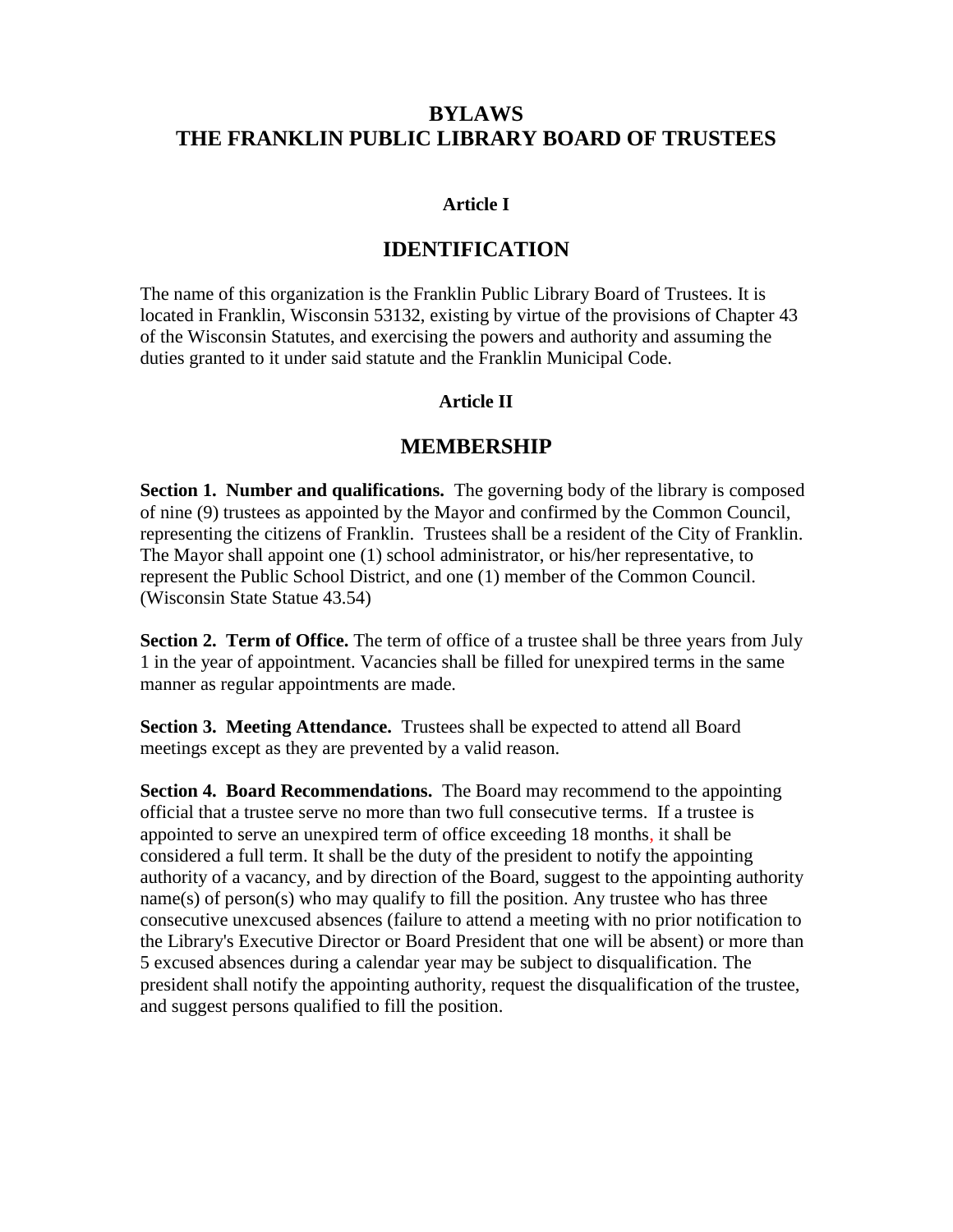#### **Article III**

### **OFFICERS**

**Section 1.** The officers shall be a president, a vice president, a secretary, and a treasurer, elected from among the trustees within 60 days of July 1 of each year. An officer may succeed him/herself no more than twice. An officer may be re-elected to the same position after a lapse of one year.

**Section 2.** Officers shall serve a term of one year from the meeting at which they are elected or until their successors are duly elected. No individual shall hold more than one office at a time.

**Section 3.** The president shall preside at all meetings of the Board, authorize calls for any special meetings, appoint all committees, execute all documents authorized by the Board, and generally perform all duties associated with that office.

**Section 4.** The vice president, in event of the absence or disability of the president, or of a vacancy in that office, shall assume and perform the duties and functions of the president. In the absence of the president and vice president, the secretary shall assign a trustee to perform the duties and functions of the president.

**Section 5.** The secretary, with the assistance of the Library Director as necessary and appropriate, shall keep a true and accurate record of all meetings of the Board, shall issue notice of all regular and special meetings, and shall perform other duties as are generally associated with that office.

**Section 6.** The treasurer, with the assistance of the Library Director as necessary and appropriate and after audit and approval of all expenditures by the Board, shall forward the bills or vouchers covering the expenditures, setting forth the name of each claimant or payee, the amount of each expenditure and the purpose for which it was expended, to the City's Finance Director. Such transmittal shall include a statement, signed by the treasurer, that the expenditure has been incurred and that the Board has audited and approved the expenditure. Notwithstanding the above, regular wages or salary or other recurring payments, authorized by the Board and verified by the Library Director, may be paid by the City's Finance Department by the date due or, in the case of salaries, by the regular pay day. The Board shall audit and approve any such payment at its next regular meeting. The treasurer shall make monthly reports to the Board showing in detail the amount and investment of, and income and disbursements from the funds in his or her charge. In the absence or inability of the treasurer, the duties shall be performed by such other individuals of the Board as the Board may designate.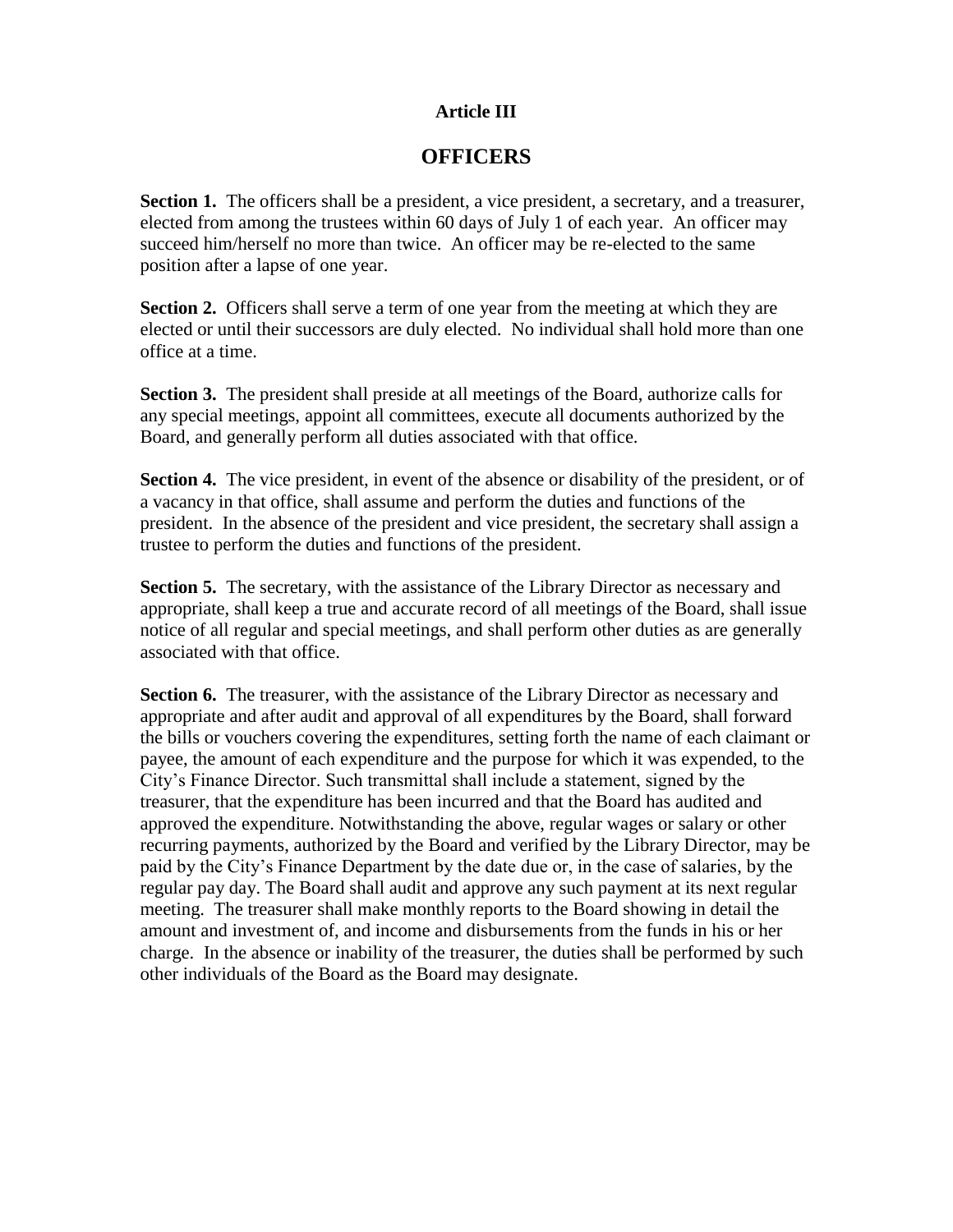#### **Article IV**

## **MEETINGS**

**Section 1. Regular Meetings.** The regular meetings shall be held each month, date and hour to be set by the Board at its annual meeting to be held at the first meeting after July 1 in each calendar year.

**Section 2. Agendas and Notices.** Meeting agendas and notices shall indicate the time, date and place of the meeting; and indicate all subject matters intended for consideration at the meeting.

**Section 3. Minutes.** Minutes of all meetings shall, at a minimum, indicate board trustees present, all items of business, all motions (except those that were withdrawn), and the result of all votes taken. Approved board minutes are kept in the official minute book of the library board and posted on the City of Franklin website.

**Section 4. Special Meetings.** Special meetings may be called by the secretary at the direction of the president, or at the written request of two (2) or more trustees, for the transaction of business as stated in the call for the meeting. Except in the cases of emergency, at least 48 hour notice shall be given.

**Section 5. Quorum.** A quorum for the transaction of business at any meeting shall consist of 5 trustees of the Board present in person.

**Section 6. Open Meetings Law Compliance.** All Franklin Public Library Board of Trustees meetings will be held in compliance with Wisconsin's open meetings law (Wis. Stat. §§ 19.81 to 19.98)

**Section 7. Parliamentary Authority**. The rules contained in Robert's Rules of Order, latest revised edition, shall govern the parliamentary procedure of the meetings, in all cases in which they are not inconsistent with these bylaws and any statues applicable to this Board.

### **Article V**

# **COMMITTEES**

**Section 1. Standing Committees.** The following committees shall be appointed by the President- Finance, Building and Grounds, and Personnel.

**Section 2. Ad Hoc Committees.** Ad Hoc committees will be appointed by the president, with the approval of the Board, to serve until the final report of the work for which they were appointed has been presented to the Board. These committees may also include staff and public representatives, as well as outside experts.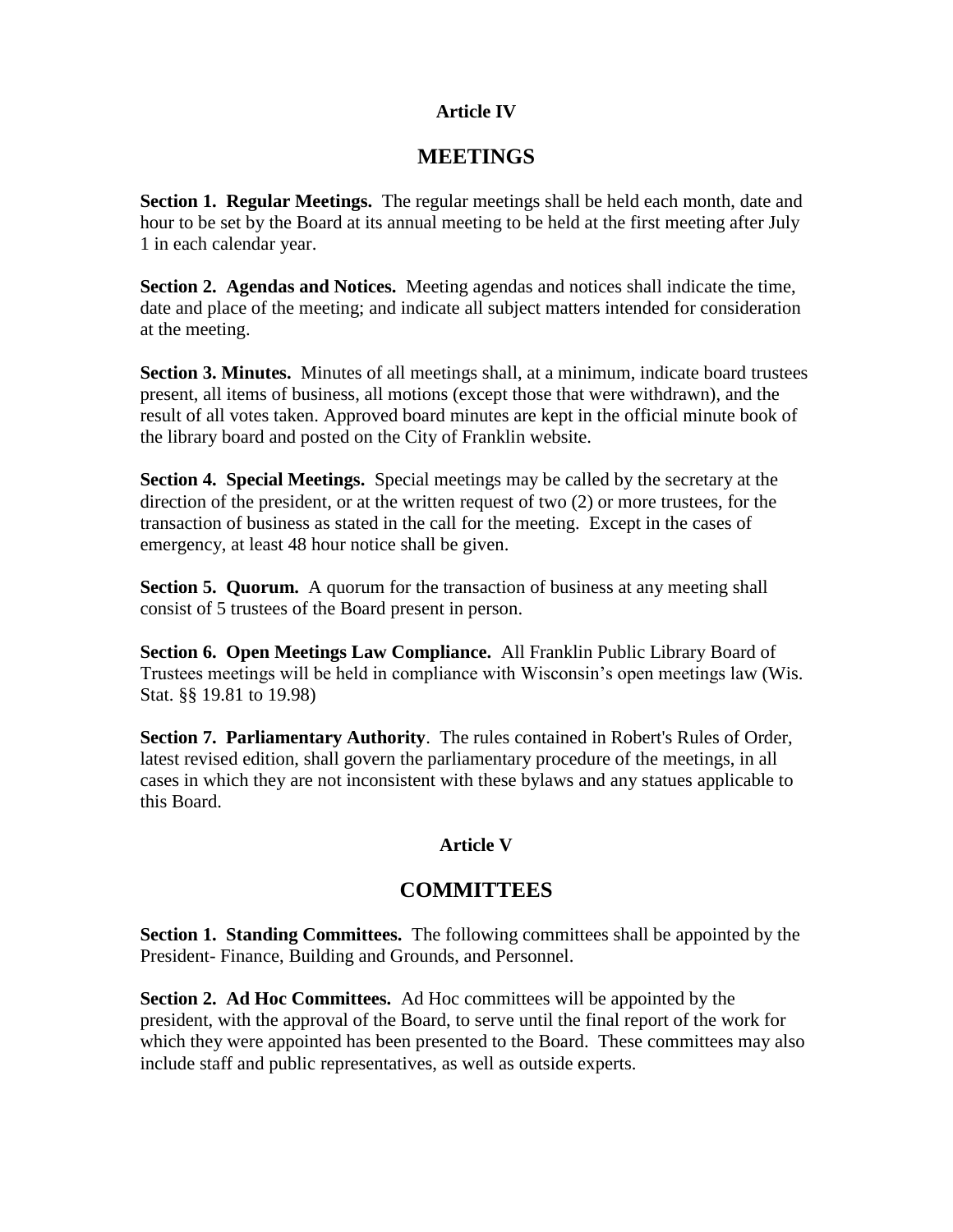**Section 3.** All committees shall make a progress report to the Library Board at each of its meetings.

**Section 4.** No committee will have other than advisory powers unless, by suitable action of the Board, it is granted specific power to act.

#### **Article VI**

# **DUTIES OF THE BOARD OF TRUSTEES**

**Section 1.** Legal responsibility for the operation of the Franklin Public Library is vested in the Board of Trustees. Subject to state and federal law, the Board has the power and duty to determine rules and regulations governing library operations and services.

**Section 2.** The Board shall select, appoint and supervise a properly certified and competent Library Director.

**Section 3.** The Board shall approve the annual budget and determine allocation of funding.

**Section 4.** The Board shall have exclusive control of the expenditure of all moneys collected, donated or appropriated for the library fund and shall audit and approve all library expenditures.

**Section 5.** The Board shall supervise and maintain buildings and grounds, as well as regularly review various physical and building needs to see that they meet the total requirements of the total library program.

**Section 6.** The Board may support legislation that it believes in its discretion will be beneficial to the library and its users**.**

**Section 7.** The Board shall cooperate with other public officials and boards.

**Section 8.** The Board shall approve and submit the required annual report to the Wisconsin Department of Public Instruction Division of Libraries, Technology and Community Learning and to the City of Franklin.

### **Article VII**

# **LIBRARY DIRECTOR**

The Library Director shall be appointed by the Board and considered the executive officer of the library and shall have sole charge of the administration of the library under the direction and review of the Board and subject to the policies established by the Board. The Library Director shall be responsible for the care of the buildings and equipment, for the employment and direction of the staff, for the quality of the library's service to the public, and for the operation of the library under the financial conditions set forth in the